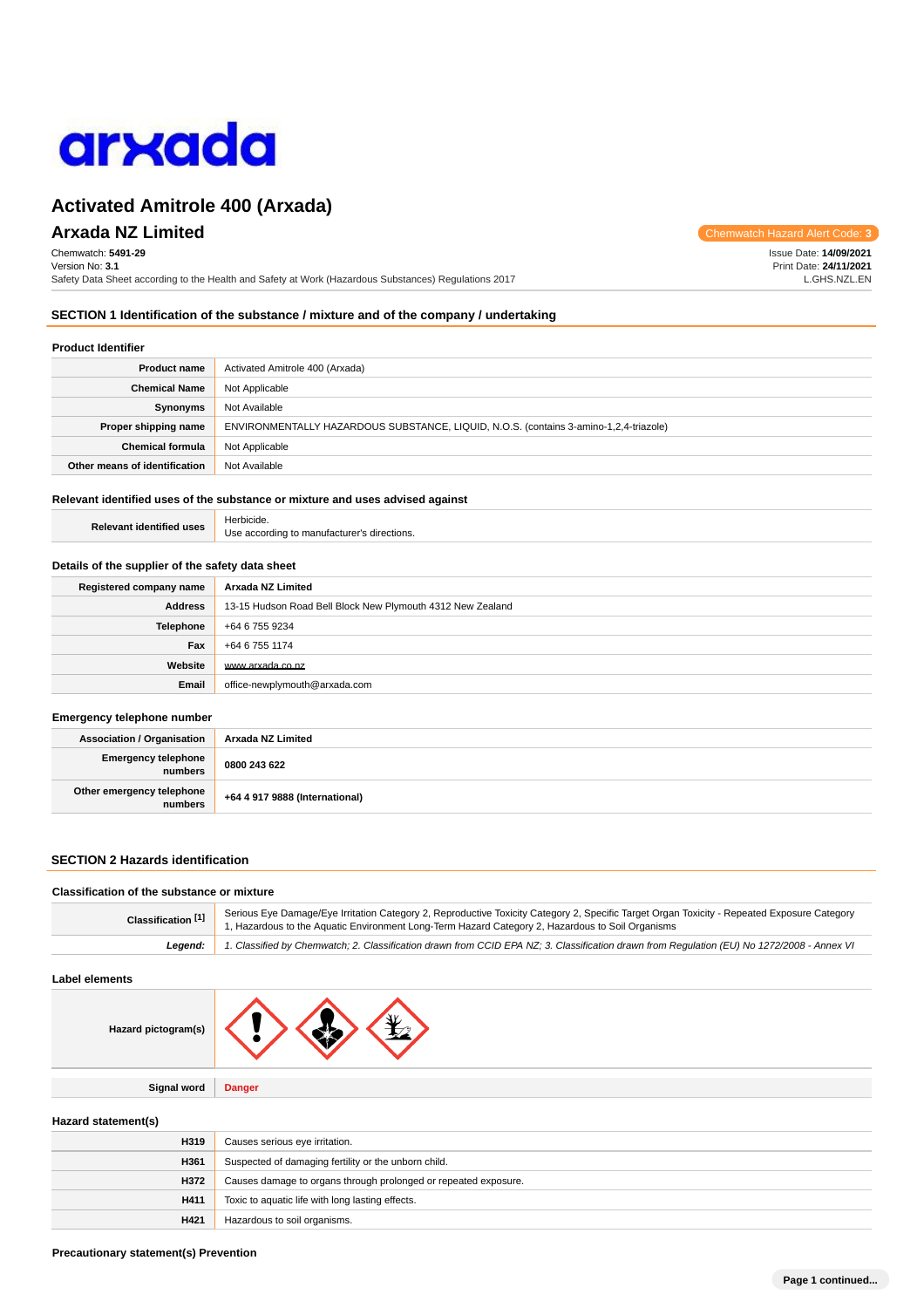| P <sub>201</sub> | Obtain special instructions before use.                                          |
|------------------|----------------------------------------------------------------------------------|
| P260             | Do not breathe mist/vapours/spray.                                               |
| <b>P280</b>      | Wear protective gloves, protective clothing, eye protection and face protection. |
| <b>P270</b>      | Do not eat, drink or smoke when using this product.                              |
| P273             | Avoid release to the environment.                                                |
| P264             | Wash all exposed external body areas thoroughly after handling.                  |

## **Precautionary statement(s) Response**

| P308+P313      | IF exposed or concerned: Get medical advice/attention.                                                                           |
|----------------|----------------------------------------------------------------------------------------------------------------------------------|
| P305+P351+P338 | IF IN EYES: Rinse cautiously with water for several minutes. Remove contact lenses, if present and easy to do. Continue rinsing. |
| P314           | Get medical advice/attention if you feel unwell.                                                                                 |
| P337+P313      | If eye irritation persists: Get medical advice/attention.                                                                        |
| P391           | Collect spillage.                                                                                                                |

## **Precautionary statement(s) Storage**

**P405** Store locked up.

#### **Precautionary statement(s) Disposal**

**P501** Dispose of contents/container to authorised hazardous or special waste collection point in accordance with any local regulation.

#### **SECTION 3 Composition / information on ingredients**

## **Substances**

See section below for composition of Mixtures

## **Mixtures**

| <b>CAS No</b> | %[weight]                                              | Name                                                                                                                                        |
|---------------|--------------------------------------------------------|---------------------------------------------------------------------------------------------------------------------------------------------|
| 61-82-5       | 30-60                                                  | 3-amino-1,2,4-triazole                                                                                                                      |
| 5329-14-6     | 10-30                                                  | sulfamic acid                                                                                                                               |
| Not Available | balance                                                | Ingredients determined not to be hazardous                                                                                                  |
| Legend:       | 4. Classification drawn from C&L * EU IOELVs available | 1. Classified by Chemwatch; 2. Classification drawn from CCID EPA NZ; 3. Classification drawn from Regulation (EU) No 1272/2008 - Annex VI; |

## **SECTION 4 First aid measures**

| Description of first aid measures |                                                                                                                                                                                                                                                                                                                                                                                                                                                                                                   |  |
|-----------------------------------|---------------------------------------------------------------------------------------------------------------------------------------------------------------------------------------------------------------------------------------------------------------------------------------------------------------------------------------------------------------------------------------------------------------------------------------------------------------------------------------------------|--|
| <b>Eye Contact</b>                | If this product comes in contact with the eyes:<br>• Wash out immediately with fresh running water.<br>Ensure complete irrigation of the eye by keeping eyelids apart and away from eye and moving the eyelids by occasionally lifting the upper<br>and lower lids.<br>Seek medical attention without delay; if pain persists or recurs seek medical attention.<br>Example 1 Removal of contact lenses after an eye injury should only be undertaken by skilled personnel.                        |  |
| <b>Skin Contact</b>               | If skin contact occurs:<br>Immediately remove all contaminated clothing, including footwear.<br>Flush skin and hair with running water (and soap if available).<br>Seek medical attention in event of irritation.                                                                                                                                                                                                                                                                                 |  |
| Inhalation                        | If fumes or combustion products are inhaled remove from contaminated area.<br>Lay patient down. Keep warm and rested.<br>▶ Prostheses such as false teeth, which may block airway, should be removed, where possible, prior to initiating first aid procedures.<br>Apply artificial respiration if not breathing, preferably with a demand valve resuscitator, bag-valve mask device, or pocket mask as trained.<br>Perform CPR if necessary.<br>Transport to hospital, or doctor, without delay. |  |
| Ingestion                         | If swallowed do <b>NOT</b> induce vomiting.<br>▶ If vomiting occurs, lean patient forward or place on left side (head-down position, if possible) to maintain open airway and prevent aspiration.<br>• Observe the patient carefully.<br>Never give liquid to a person showing signs of being sleepy or with reduced awareness; i.e. becoming unconscious.<br>• Give water to rinse out mouth, then provide liquid slowly and as much as casualty can comfortably drink.<br>Seek medical advice.  |  |

## **Indication of any immediate medical attention and special treatment needed**

As in all cases of suspected poisoning, follow the ABCDEs of emergency medicine (airway, breathing, circulation, disability, exposure), then the ABCDEs of toxicology (antidotes, basics, change absorption, change distribution, change elimination).

#### For poisons (where specific treatment regime is absent): --------------------------------------------------------------

## BASIC TREATMENT

- Watch for signs of respiratory insufficiency and assist ventilation as necessary.
- Administer oxygen by non-rebreather mask at 10 to 15 L/min.
- Monitor and treat, where necessary, for pulmonary oedema.
- Monitor and treat, where necessary, for shock.
- Anticipate seizures.

<sup>--------------------------------------------------------------</sup> Establish a patent airway with suction where necessary.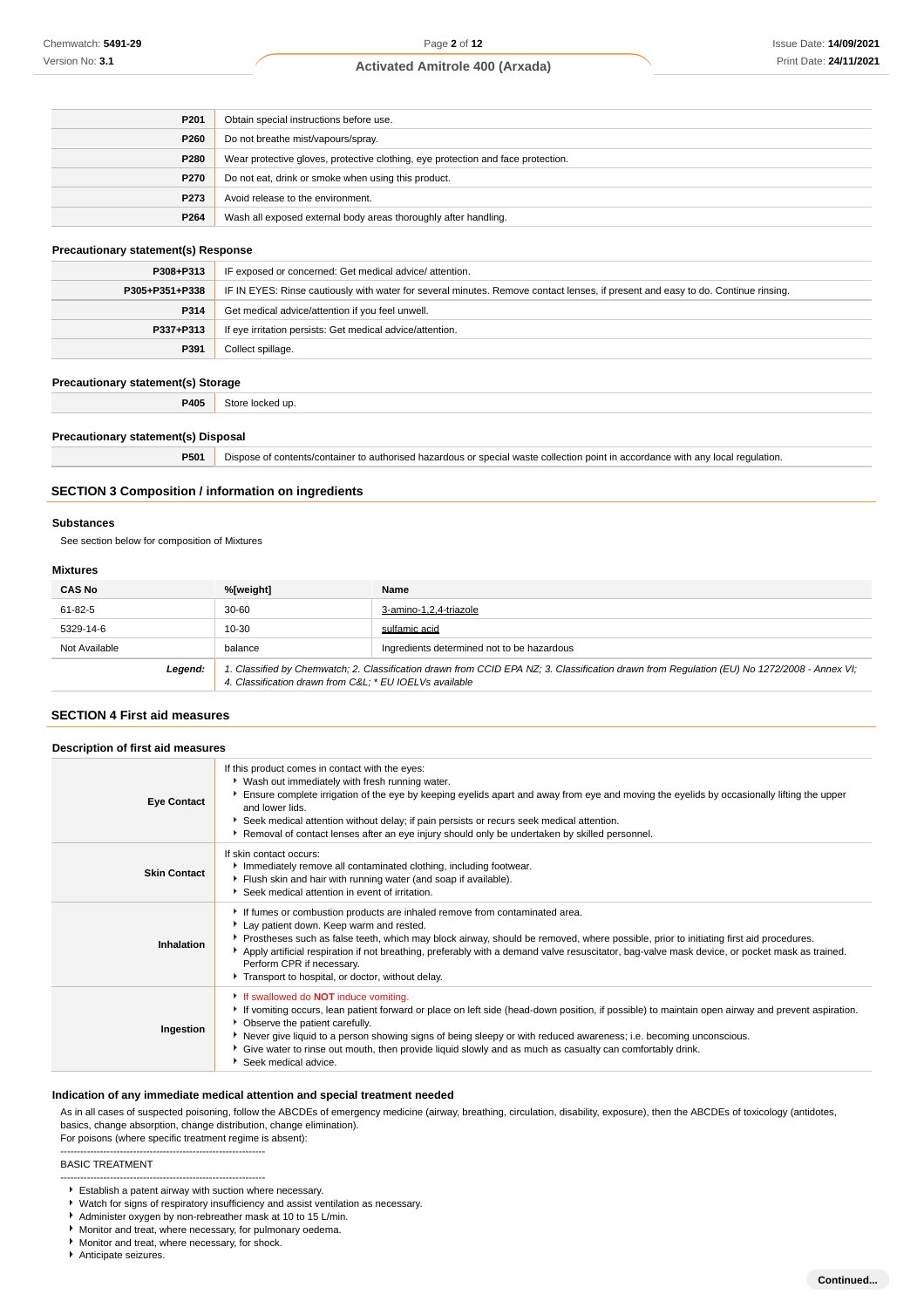▶ DO NOT use emetics. Where ingestion is suspected rinse mouth and give up to 200 ml water (5 ml/kg recommended) for dilution where patient is able to swallow, has a strong gag reflex and does not drool.

ADVANCED TREATMENT

- -------------------------------------------------------------- Consider orotracheal or nasotracheal intubation for airway control in unconscious patient or where respiratory arrest has occurred.
- **Positive-pressure ventilation using a bag-valve mask might be of use.**
- $\blacktriangleright$  Monitor and treat, where necessary, for arrhythmias.
- Start an IV D5W TKO. If signs of hypovolaemia are present use lactated Ringers solution. Fluid overload might create complications.
- Drug therapy should be considered for pulmonary oedema.
- Hypotension with signs of hypovolaemia requires the cautious administration of fluids. Fluid overload might create complications.
- Treat seizures with diazepam.
- Proparacaine hydrochloride should be used to assist eye irrigation.
- BRONSTEIN, A.C. and CURRANCE, P.L.

--------------------------------------------------------------

EMERGENCY CARE FOR HAZARDOUS MATERIALS EXPOSURE: 2nd Ed. 1994 Treat symptomatically.

## **SECTION 5 Firefighting measures**

## **Extinguishing media**

- Foam.
- **Dry chemical powder.**
- **BCF** (where regulations permit).
- Carbon dioxide.
- Water spray or fog Large fires only.

## **Special hazards arising from the substrate or mixture**

| Fire Incompatibility           | Avoid contamination with oxidising agents i.e. nitrates, oxidising acids, chlorine bleaches, pool chlorine etc. as ignition may result |
|--------------------------------|----------------------------------------------------------------------------------------------------------------------------------------|
|                                |                                                                                                                                        |
| <b>Advice for firefighters</b> |                                                                                                                                        |

| <b>Fire Fighting</b>         | Alert Fire Brigade and tell them location and nature of hazard.<br>• Wear breathing apparatus plus protective gloves in the event of a fire.<br>▶ Prevent, by any means available, spillage from entering drains or water courses.<br>Use fire fighting procedures suitable for surrounding area.<br>DO NOT approach containers suspected to be hot.<br>Cool fire exposed containers with water spray from a protected location.<br>If safe to do so, remove containers from path of fire.<br>Equipment should be thoroughly decontaminated after use.                                                          |
|------------------------------|-----------------------------------------------------------------------------------------------------------------------------------------------------------------------------------------------------------------------------------------------------------------------------------------------------------------------------------------------------------------------------------------------------------------------------------------------------------------------------------------------------------------------------------------------------------------------------------------------------------------|
| <b>Fire/Explosion Hazard</b> | The material is not readily combustible under normal conditions.<br>However, it will break down under fire conditions and the organic component may burn.<br>Not considered to be a significant fire risk.<br>Heat may cause expansion or decomposition with violent rupture of containers.<br>▶ Decomposes on heating and may produce toxic fumes of carbon monoxide (CO).<br>May emit acrid smoke.<br>Combustion products include:<br>carbon dioxide (CO2)<br>nitrogen oxides (NOx)<br>sulfur oxides (SOx)<br>other pyrolysis products typical of burning organic material.<br>May emit clouds of acrid smoke |

## **SECTION 6 Accidental release measures**

**Personal precautions, protective equipment and emergency procedures**

See section 8

#### **Environmental precautions**

See section 12

#### **Methods and material for containment and cleaning up**

| <b>Minor Spills</b> | Environmental hazard - contain spillage.<br>Clean up all spills immediately.<br>Avoid breathing vapours and contact with skin and eyes.<br>Control personal contact with the substance, by using protective equipment.<br>Contain and absorb spill with sand, earth, inert material or vermiculite.<br>▶ Wipe up.<br>• Place in a suitable, labelled container for waste disposal.                                                                                                                                                                                                                                                                                                                                                                                                                                                                                            |
|---------------------|-------------------------------------------------------------------------------------------------------------------------------------------------------------------------------------------------------------------------------------------------------------------------------------------------------------------------------------------------------------------------------------------------------------------------------------------------------------------------------------------------------------------------------------------------------------------------------------------------------------------------------------------------------------------------------------------------------------------------------------------------------------------------------------------------------------------------------------------------------------------------------|
| <b>Major Spills</b> | Clear area of personnel and move upwind.<br>Alert Fire Brigade and tell them location and nature of hazard.<br>▶ Wear full body protective clothing with breathing apparatus.<br>▶ Prevent, by all means available, spillage from entering drains or water courses.<br>Consider evacuation (or protect in place).<br>No smoking, naked lights or ignition sources.<br>Increase ventilation.<br>Stop leak if safe to do so.<br>▶ Water spray or fog may be used to disperse / absorb vapour.<br>Contain or absorb spill with sand, earth or vermiculite.<br>• Collect recoverable product into labelled containers for recycling.<br>Collect solid residues and seal in labelled drums for disposal.<br>• Wash area and prevent runoff into drains.<br>After clean up operations, decontaminate and launder all protective clothing and equipment before storing and re-using. |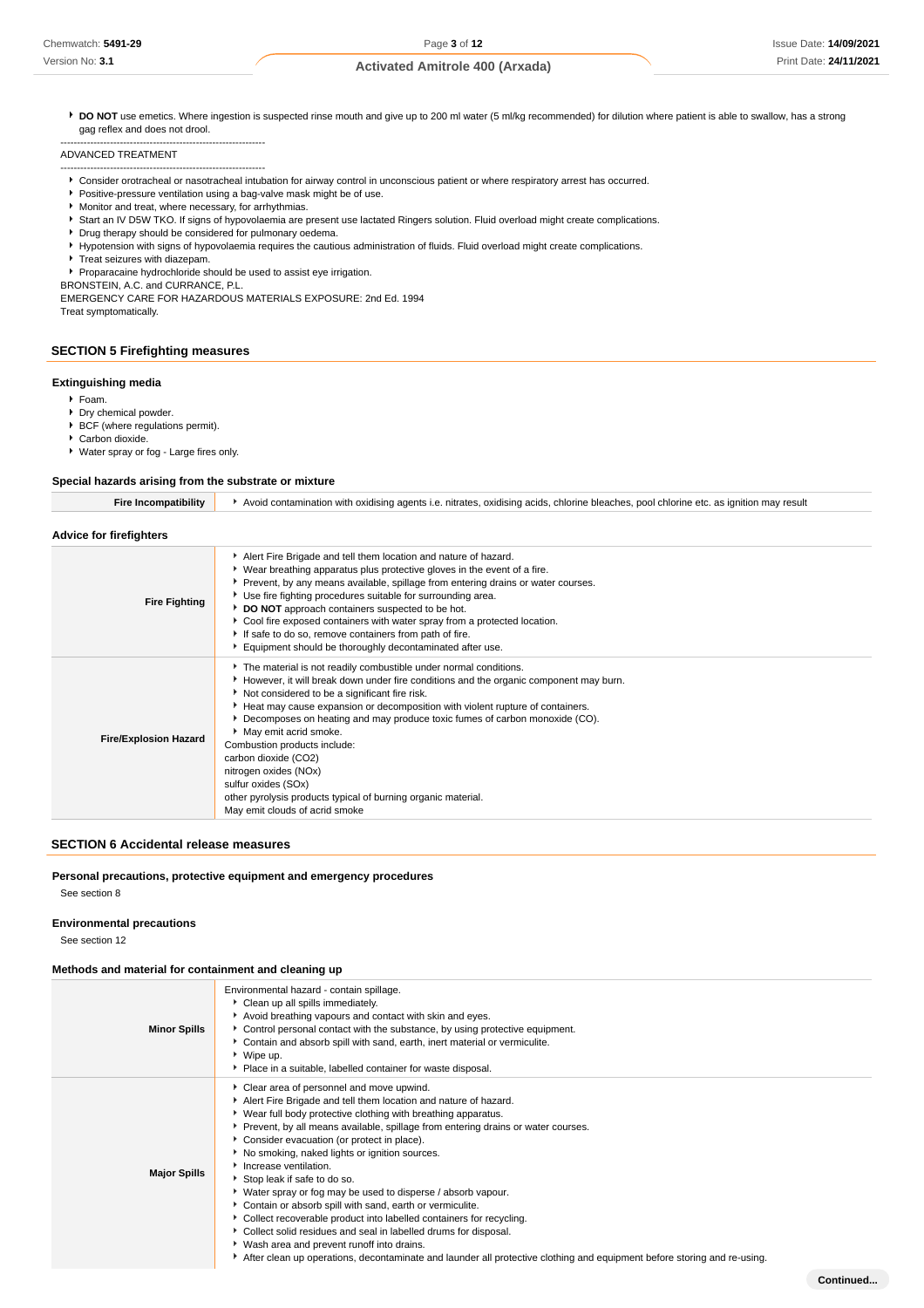If contamination of drains or waterways occurs, advise emergency services. Environmental hazard - contain spillage.

Personal Protective Equipment advice is contained in Section 8 of the SDS.

## **SECTION 7 Handling and storage**

| Safe handling            | DO NOT allow clothing wet with material to stay in contact with skin<br>Avoid all personal contact, including inhalation.<br>• Wear protective clothing when risk of exposure occurs.<br>▶ Use in a well-ventilated area.<br>Avoid contact with moisture.<br>Avoid contact with incompatible materials.<br>V When handling, <b>DO NOT</b> eat, drink or smoke.<br>Keep containers securely sealed when not in use.<br>Avoid physical damage to containers.<br>Always wash hands with soap and water after handling.<br>• Work clothes should be laundered separately. Launder contaminated clothing before re-use.<br>▶ Use good occupational work practice.<br>▶ Observe manufacturer's storage and handling recommendations contained within this SDS.<br>Atmosphere should be regularly checked against established exposure standards to ensure safe working conditions are maintained. |
|--------------------------|---------------------------------------------------------------------------------------------------------------------------------------------------------------------------------------------------------------------------------------------------------------------------------------------------------------------------------------------------------------------------------------------------------------------------------------------------------------------------------------------------------------------------------------------------------------------------------------------------------------------------------------------------------------------------------------------------------------------------------------------------------------------------------------------------------------------------------------------------------------------------------------------|
| <b>Other information</b> | Store in original containers.<br>Keep containers securely sealed.<br>▶ No smoking, naked lights or ignition sources.<br>Store in a cool, dry, well-ventilated area.<br>Store away from incompatible materials and foodstuff containers.<br>Protect containers against physical damage and check regularly for leaks.<br>▶ Observe manufacturer's storage and handling recommendations contained within this SDS.                                                                                                                                                                                                                                                                                                                                                                                                                                                                            |

#### **Conditions for safe storage, including any incompatibilities**

| Storage incompatibility |                                                                                                                                                                            |  | Avoid strong acids, acid chlorides, acid anhydrides and chloroformates. |  |
|-------------------------|----------------------------------------------------------------------------------------------------------------------------------------------------------------------------|--|-------------------------------------------------------------------------|--|
|                         |                                                                                                                                                                            |  | Avoid reaction with oxidising agents, bases and strong reducing agents. |  |
| Suitable container      | HDPE Jerry can.<br>Polyethylene or polypropylene container.<br>Packing as recommended by manufacturer.<br>• Check all containers are clearly labelled and free from leaks. |  |                                                                         |  |



**X** — Must not be stored together

**0** — May be stored together with specific preventions

**+** — May be stored together

Note: Depending on other risk factors, compatibility assessment based on the table above may not be relevant to storage situations, particularly where large volumes of dangerous goods are stored and handled. Reference should be made to the Safety Data Sheets for each substance or article and risks assessed accordingly.

## **SECTION 8 Exposure controls / personal protection**

## **Control parameters**

#### T **Occupational Exposure Limits (OEL)**

**INGREDIENT DATA**

| Source                                            | Ingredient                                                                                                                                                                                                                                                                                                                                                               | <b>Material name</b> |                   |  | <b>TWA</b>                                                               | <b>STEL</b>   |           | Peak          | <b>Notes</b>  |
|---------------------------------------------------|--------------------------------------------------------------------------------------------------------------------------------------------------------------------------------------------------------------------------------------------------------------------------------------------------------------------------------------------------------------------------|----------------------|-------------------|--|--------------------------------------------------------------------------|---------------|-----------|---------------|---------------|
| New Zealand Workplace<br>Exposure Standards (WES) | 3-amino-1,2,4-triazole<br>Amitrole (3-Amino-1,2,4-triazole)                                                                                                                                                                                                                                                                                                              |                      |                   |  | $0.2 \text{ mg/m}$ 3                                                     | Not Available |           | Not Available | Not Available |
| <b>Emergency Limits</b>                           |                                                                                                                                                                                                                                                                                                                                                                          |                      |                   |  |                                                                          |               |           |               |               |
| Ingredient                                        | TEEL-1                                                                                                                                                                                                                                                                                                                                                                   |                      | TEEL-2            |  |                                                                          |               | TEEL-3    |               |               |
| 3-amino-1,2,4-triazole                            | $0.6$ mg/m $3$                                                                                                                                                                                                                                                                                                                                                           |                      | $23 \text{ mg/m}$ |  |                                                                          |               | 220 mg/m3 |               |               |
| sulfamic acid                                     | $9.5 \text{ mg/m}$ 3                                                                                                                                                                                                                                                                                                                                                     | $100 \text{ mg/m}$ 3 |                   |  |                                                                          | 630 mg/m3     |           |               |               |
| Ingredient                                        | <b>Original IDLH</b><br><b>Revised IDLH</b>                                                                                                                                                                                                                                                                                                                              |                      |                   |  |                                                                          |               |           |               |               |
| 3-amino-1,2,4-triazole                            | Not Available                                                                                                                                                                                                                                                                                                                                                            |                      |                   |  | Not Available                                                            |               |           |               |               |
| sulfamic acid                                     | Not Available                                                                                                                                                                                                                                                                                                                                                            |                      |                   |  | Not Available                                                            |               |           |               |               |
| <b>Occupational Exposure Banding</b>              |                                                                                                                                                                                                                                                                                                                                                                          |                      |                   |  |                                                                          |               |           |               |               |
| Ingredient                                        | <b>Occupational Exposure Band Rating</b>                                                                                                                                                                                                                                                                                                                                 |                      |                   |  | <b>Occupational Exposure Band Limit</b>                                  |               |           |               |               |
| sulfamic acid                                     | С                                                                                                                                                                                                                                                                                                                                                                        |                      |                   |  | $> 0.1$ to $\leq$ milligrams per cubic meter of air (mg/m <sup>3</sup> ) |               |           |               |               |
| Notes:                                            | Occupational exposure banding is a process of assigning chemicals into specific categories or bands based on a chemical's potency and the<br>adverse health outcomes associated with exposure. The output of this process is an occupational exposure band (OEB), which corresponds to a<br>range of exposure concentrations that are expected to protect worker health. |                      |                   |  |                                                                          |               |           |               |               |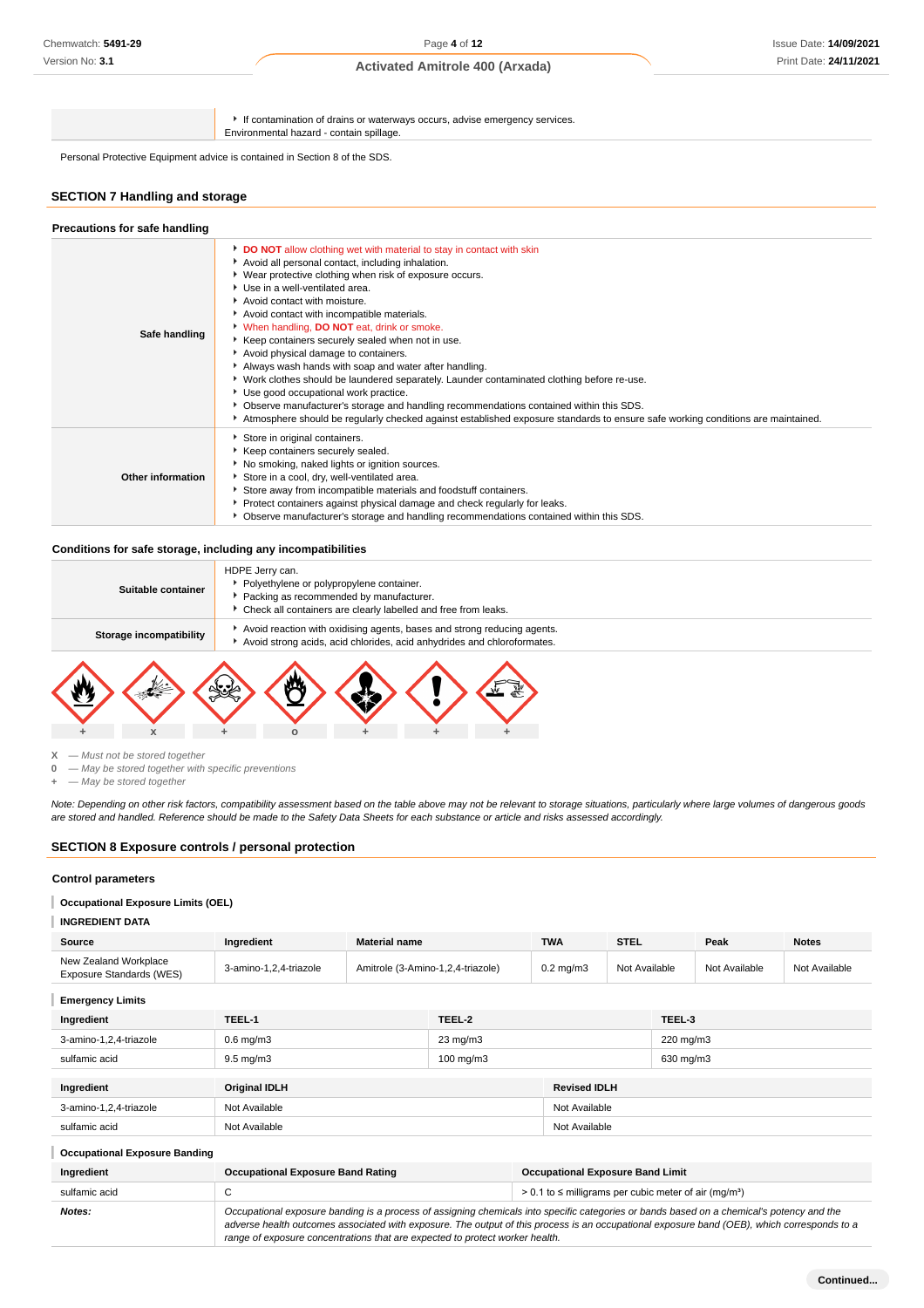# **MATERIAL DATA**

## **Exposure controls**

| Appropriate engineering<br>controls | be highly effective in protecting workers and will typically be independent of worker interactions to provide this high level of protection.<br>The basic types of engineering controls are:<br>Process controls which involve changing the way a job activity or process is done to reduce the risk.<br>Enclosure and/or isolation of emission source which keeps a selected hazard "physically" away from the worker and ventilation that strategically<br>"adds" and "removes" air in the work environment. Ventilation can remove or dilute an air contaminant if designed properly. The design of a<br>ventilation system must match the particular process and chemical or contaminant in use.<br>Employers may need to use multiple types of controls to prevent employee overexposure.<br>Local exhaust ventilation usually required. If risk of overexposure exists, wear approved respirator. Correct fit is essential to obtain adequate<br>protection. Supplied-air type respirator may be required in special circumstances. Correct fit is essential to ensure adequate protection.<br>An approved self contained breathing apparatus (SCBA) may be required in some situations.<br>Provide adequate ventilation in warehouse or closed storage area. Air contaminants generated in the workplace possess varying "escape"<br>velocities which, in turn, determine the "capture velocities" of fresh circulating air required to effectively remove the contaminant.<br>Type of Contaminant:<br>Air Speed:<br>$0.25 - 0.5$ m/s<br>solvent, vapours, degreasing etc., evaporating from tank (in still air).<br>(50-100 f/min.)<br>aerosols, fumes from pouring operations, intermittent container filling, low speed conveyer transfers, welding, spray<br>0.5-1 m/s (100-200<br>drift, plating acid fumes, pickling (released at low velocity into zone of active generation)<br>f/min.)<br>direct spray, spray painting in shallow booths, drum filling, conveyer loading, crusher dusts, gas discharge (active<br>1-2.5 m/s (200-500<br>generation into zone of rapid air motion)<br>f/min.)<br>$2.5 - 10$ m/s<br>grinding, abrasive blasting, tumbling, high speed wheel generated dusts (released at high initial velocity into zone of<br>(500-2000 f/min.)<br>very high rapid air motion).<br>Within each range the appropriate value depends on:<br>Upper end of the range<br>Lower end of the range<br>1: Room air currents minimal or favourable to capture<br>1: Disturbing room air currents<br>2: Contaminants of low toxicity or of nuisance value only.<br>2: Contaminants of high toxicity<br>3: Intermittent, low production.<br>3: High production, heavy use<br>4: Large hood or large air mass in motion<br>4: Small hood-local control only<br>Simple theory shows that air velocity falls rapidly with distance away from the opening of a simple extraction pipe. Velocity generally decreases<br>with the square of distance from the extraction point (in simple cases). Therefore the air speed at the extraction point should be adjusted,<br>accordingly, after reference to distance from the contaminating source. The air velocity at the extraction fan, for example, should be a minimum of<br>1-2 m/s (200-400 f/min) for extraction of solvents generated in a tank 2 meters distant from the extraction point. Other mechanical considerations,<br>producing performance deficits within the extraction apparatus, make it essential that theoretical air velocities are multiplied by factors of 10 or |                                                                                                                                                                                                                                                                                                                                                                                                                              |  |  |
|-------------------------------------|----------------------------------------------------------------------------------------------------------------------------------------------------------------------------------------------------------------------------------------------------------------------------------------------------------------------------------------------------------------------------------------------------------------------------------------------------------------------------------------------------------------------------------------------------------------------------------------------------------------------------------------------------------------------------------------------------------------------------------------------------------------------------------------------------------------------------------------------------------------------------------------------------------------------------------------------------------------------------------------------------------------------------------------------------------------------------------------------------------------------------------------------------------------------------------------------------------------------------------------------------------------------------------------------------------------------------------------------------------------------------------------------------------------------------------------------------------------------------------------------------------------------------------------------------------------------------------------------------------------------------------------------------------------------------------------------------------------------------------------------------------------------------------------------------------------------------------------------------------------------------------------------------------------------------------------------------------------------------------------------------------------------------------------------------------------------------------------------------------------------------------------------------------------------------------------------------------------------------------------------------------------------------------------------------------------------------------------------------------------------------------------------------------------------------------------------------------------------------------------------------------------------------------------------------------------------------------------------------------------------------------------------------------------------------------------------------------------------------------------------------------------------------------------------------------------------------------------------------------------------------------------------------------------------------------------------------------------------------------------------------------------------------------------------------------------------------------------------------------------------------------------------------------------------------------------------------------------------------------------------------------------------------------------------------------------------------------------------------------------------------------------------------------------------------------------------------------------------------------------------------------------------------------------------------------|------------------------------------------------------------------------------------------------------------------------------------------------------------------------------------------------------------------------------------------------------------------------------------------------------------------------------------------------------------------------------------------------------------------------------|--|--|
|                                     | more when extraction systems are installed or used.                                                                                                                                                                                                                                                                                                                                                                                                                                                                                                                                                                                                                                                                                                                                                                                                                                                                                                                                                                                                                                                                                                                                                                                                                                                                                                                                                                                                                                                                                                                                                                                                                                                                                                                                                                                                                                                                                                                                                                                                                                                                                                                                                                                                                                                                                                                                                                                                                                                                                                                                                                                                                                                                                                                                                                                                                                                                                                                                                                                                                                                                                                                                                                                                                                                                                                                                                                                                                                                                                                      |                                                                                                                                                                                                                                                                                                                                                                                                                              |  |  |
| <b>Personal protection</b>          |                                                                                                                                                                                                                                                                                                                                                                                                                                                                                                                                                                                                                                                                                                                                                                                                                                                                                                                                                                                                                                                                                                                                                                                                                                                                                                                                                                                                                                                                                                                                                                                                                                                                                                                                                                                                                                                                                                                                                                                                                                                                                                                                                                                                                                                                                                                                                                                                                                                                                                                                                                                                                                                                                                                                                                                                                                                                                                                                                                                                                                                                                                                                                                                                                                                                                                                                                                                                                                                                                                                                                          |                                                                                                                                                                                                                                                                                                                                                                                                                              |  |  |
| Eye and face protection             | Safety glasses with side shields.<br>Chemical goggles.<br>Contact lenses may pose a special hazard; soft contact lenses may absorb and concentrate irritants. A written policy document, describing<br>the wearing of lenses or restrictions on use, should be created for each workplace or task. This should include a review of lens absorption<br>and adsorption for the class of chemicals in use and an account of injury experience. Medical and first-aid personnel should be trained in<br>their removal and suitable equipment should be readily available. In the event of chemical exposure, begin eye irrigation immediately and<br>remove contact lens as soon as practicable. Lens should be removed at the first signs of eye redness or irritation - lens should be removed in<br>a clean environment only after workers have washed hands thoroughly. [CDC NIOSH Current Intelligence Bulletin 59], [AS/NZS 1336 or<br>national equivalent]                                                                                                                                                                                                                                                                                                                                                                                                                                                                                                                                                                                                                                                                                                                                                                                                                                                                                                                                                                                                                                                                                                                                                                                                                                                                                                                                                                                                                                                                                                                                                                                                                                                                                                                                                                                                                                                                                                                                                                                                                                                                                                                                                                                                                                                                                                                                                                                                                                                                                                                                                                                            |                                                                                                                                                                                                                                                                                                                                                                                                                              |  |  |
| <b>Skin protection</b>              | See Hand protection below                                                                                                                                                                                                                                                                                                                                                                                                                                                                                                                                                                                                                                                                                                                                                                                                                                                                                                                                                                                                                                                                                                                                                                                                                                                                                                                                                                                                                                                                                                                                                                                                                                                                                                                                                                                                                                                                                                                                                                                                                                                                                                                                                                                                                                                                                                                                                                                                                                                                                                                                                                                                                                                                                                                                                                                                                                                                                                                                                                                                                                                                                                                                                                                                                                                                                                                                                                                                                                                                                                                                |                                                                                                                                                                                                                                                                                                                                                                                                                              |  |  |
| <b>Hands/feet protection</b>        | ▶ Elbow length PVC gloves<br><b>NOTE:</b><br>The material may produce skin sensitisation in predisposed individuals. Care must be taken, when removing gloves and other protective<br>equipment, to avoid all possible skin contact.<br>▶ Contaminated leather items, such as shoes, belts and watch-bands should be removed and destroyed.<br>The selection of suitable gloves does not only depend on the material, but also on further marks of quality which vary from manufacturer to<br>manufacturer. Where the chemical is a preparation of several substances, the resistance of the glove material can not be calculated in advance<br>and has therefore to be checked prior to the application.<br>The exact break through time for substances has to be obtained from the manufacturer of the protective gloves and has to be observed when<br>making a final choice.<br>Personal hygiene is a key element of effective hand care. Gloves must only be worn on clean hands. After using gloves, hands should be<br>washed and dried thoroughly. Application of a non-perfumed moisturiser is recommended.<br>Suitability and durability of glove type is dependent on usage. Important factors in the selection of gloves include:<br>frequency and duration of contact,<br>$\cdot$<br>chemical resistance of glove material,<br>$\blacksquare$<br>glove thickness and<br>$\cdot$<br>dexterity<br>Select gloves tested to a relevant standard (e.g. Europe EN 374, US F739, AS/NZS 2161.1 or national equivalent).<br>240 minutes according to EN 374, AS/NZS 2161.10.1 or national equivalent) is recommended.<br>EN 374, AS/NZS 2161.10.1 or national equivalent) is recommended.<br>use.<br>Contaminated gloves should be replaced.                                                                                                                                                                                                                                                                                                                                                                                                                                                                                                                                                                                                                                                                                                                                                                                                                                                                                                                                                                                                                                                                                                                                                                                                                                                                                                                                                                                                                                                                                                                                                                                                                                                                                                                                                                                                        | When prolonged or frequently repeated contact may occur, a glove with a protection class of 5 or higher (breakthrough time greater than<br>When only brief contact is expected, a glove with a protection class of 3 or higher (breakthrough time greater than 60 minutes according to<br>Some glove polymer types are less affected by movement and this should be taken into account when considering gloves for long-term |  |  |

As defined in ASTM F-739-96 in any application, gloves are rated as: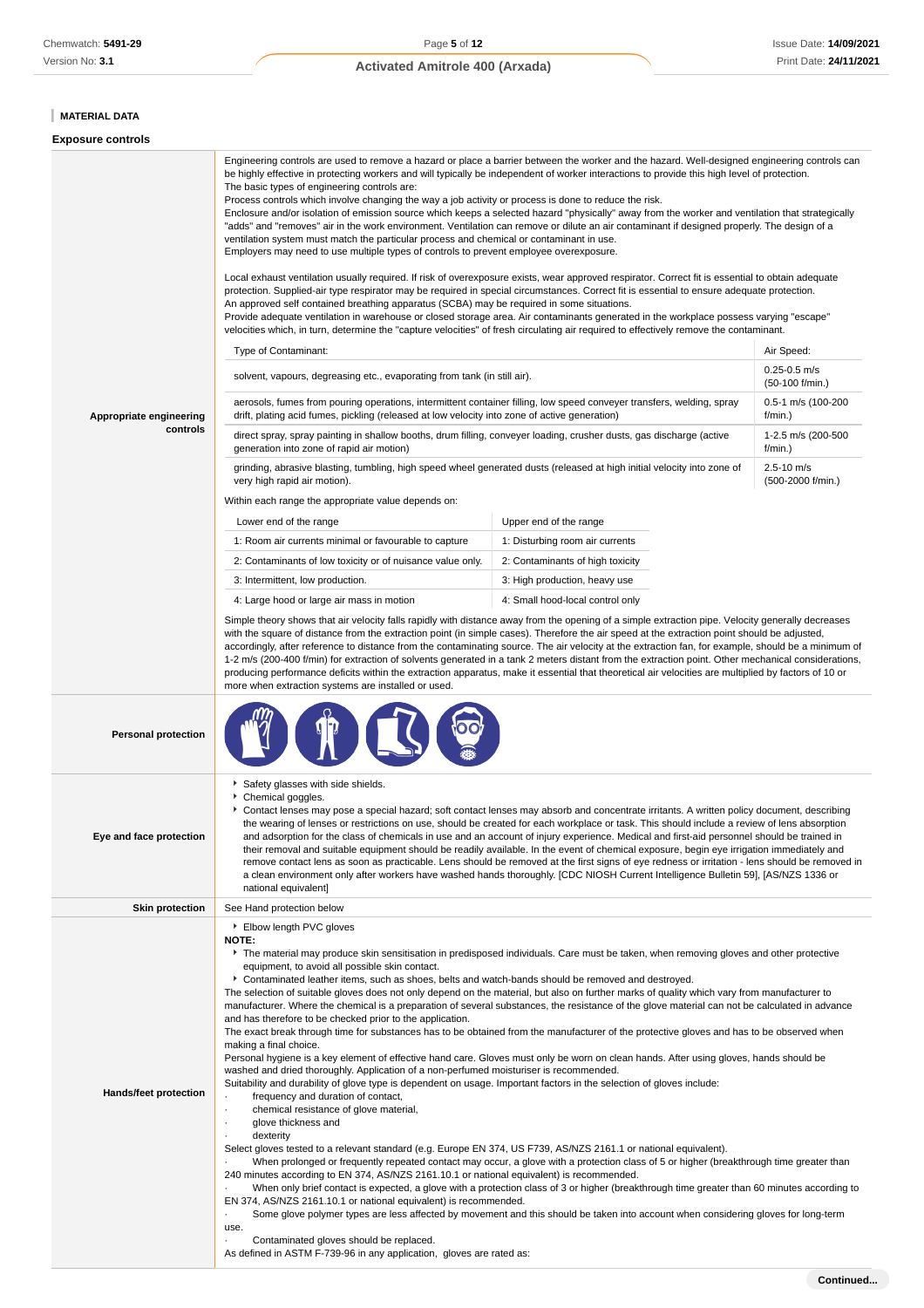|                        | Excellent when breakthrough time > 480 min<br>٠<br>Good when breakthrough time > 20 min<br>$\cdot$<br>Fair when breakthrough time < 20 min<br>٠<br>Poor when glove material degrades<br>For general applications, gloves with a thickness typically greater than 0.35 mm, are recommended.<br>It should be emphasised that glove thickness is not necessarily a good predictor of glove resistance to a specific chemical, as the permeation<br>efficiency of the glove will be dependent on the exact composition of the glove material. Therefore, glove selection should also be based on<br>consideration of the task requirements and knowledge of breakthrough times.<br>Glove thickness may also vary depending on the glove manufacturer, the glove type and the glove model. Therefore, the manufacturers'<br>technical data should always be taken into account to ensure selection of the most appropriate glove for the task.<br>Note: Depending on the activity being conducted, gloves of varying thickness may be required for specific tasks. For example:<br>Thinner gloves (down to 0.1 mm or less) may be required where a high degree of manual dexterity is needed. However, these gloves are<br>only likely to give short duration protection and would normally be just for single use applications, then disposed of.<br>Thicker gloves (up to 3 mm or more) may be required where there is a mechanical (as well as a chemical) risk i.e. where there is abrasion<br>or puncture potential<br>Gloves must only be worn on clean hands. After using gloves, hands should be washed and dried thoroughly. Application of a non-perfumed<br>moisturiser is recommended. |
|------------------------|-----------------------------------------------------------------------------------------------------------------------------------------------------------------------------------------------------------------------------------------------------------------------------------------------------------------------------------------------------------------------------------------------------------------------------------------------------------------------------------------------------------------------------------------------------------------------------------------------------------------------------------------------------------------------------------------------------------------------------------------------------------------------------------------------------------------------------------------------------------------------------------------------------------------------------------------------------------------------------------------------------------------------------------------------------------------------------------------------------------------------------------------------------------------------------------------------------------------------------------------------------------------------------------------------------------------------------------------------------------------------------------------------------------------------------------------------------------------------------------------------------------------------------------------------------------------------------------------------------------------------------------------------------------------------------------------------|
| <b>Body protection</b> | See Other protection below                                                                                                                                                                                                                                                                                                                                                                                                                                                                                                                                                                                                                                                                                                                                                                                                                                                                                                                                                                                                                                                                                                                                                                                                                                                                                                                                                                                                                                                                                                                                                                                                                                                                    |
| Other protection       | • Overalls.<br>P.V.C apron.<br><b>Barrier cream.</b><br>Skin cleansing cream.<br>Eye wash unit.                                                                                                                                                                                                                                                                                                                                                                                                                                                                                                                                                                                                                                                                                                                                                                                                                                                                                                                                                                                                                                                                                                                                                                                                                                                                                                                                                                                                                                                                                                                                                                                               |

#### **Respiratory protection**

Type A Filter of sufficient capacity. (AS/NZS 1716 & 1715, EN 143:2000 & 149:2001, ANSI Z88 or national equivalent)

Where the concentration of gas/particulates in the breathing zone, approaches or exceeds the "Exposure Standard" (or ES), respiratory protection is required. Degree of protection varies with both face-piece and Class of filter; the nature of protection varies with Type of filter.

| <b>Required Minimum Protection Factor</b> | Half-Face Respirator | <b>Full-Face Respirator</b> | <b>Powered Air Respirator</b> |
|-------------------------------------------|----------------------|-----------------------------|-------------------------------|
| up to $10 \times ES$                      | A-AUS                |                             | A-PAPR-AUS / Class 1          |
| up to $50 \times ES$                      |                      | A-AUS / Class 1             |                               |
| up to $100 \times ES$                     |                      | A-2                         | A-PAPR-2 ^                    |

^ - Full-face

A(All classes) = Organic vapours, B AUS or B1 = Acid gasses, B2 = Acid gas or hydrogen cyanide(HCN), B3 = Acid gas or hydrogen cyanide(HCN), E = Sulfur dioxide(SO2), G = Agricultural chemicals, K = Ammonia(NH3), Hg = Mercury, NO = Oxides of nitrogen, MB = Methyl bromide, AX = Low boiling point organic compounds(below 65 degC)

Cartridge respirators should never be used for emergency ingress or in areas of unknown vapour concentrations or oxygen content.

▶ The wearer must be warned to leave the contaminated area immediately on detecting any odours through the respirator. The odour may indicate that the mask is not functioning properly, that the vapour concentration is too high, or that the mask is not properly fitted. Because of these limitations, only restricted use of cartridge respirators is considered appropriate.

Cartridge performance is affected by humidity. Cartridges should be changed after 2 hr of continuous use unless it is determined that the humidity is less than 75%, in which case, cartridges can be used for 4 hr. Used cartridges should be discarded daily, regardless of the length of time used

#### **SECTION 9 Physical and chemical properties**

#### **Information on basic physical and chemical properties**

| Appearance                                      | Straw to brown liquid with a little odour; soluble in water. |                                            |                |  |
|-------------------------------------------------|--------------------------------------------------------------|--------------------------------------------|----------------|--|
|                                                 |                                                              |                                            |                |  |
| <b>Physical state</b>                           | Liquid                                                       | Relative density (Water = 1)               | 1.25           |  |
| Odour                                           | Not Available                                                | Partition coefficient n-octanol<br>/ water | $-0.97$        |  |
| <b>Odour threshold</b>                          | Not Available                                                | Auto-ignition temperature (°C)             | Not Applicable |  |
| pH (as supplied)                                | $4.0 - 4.5$                                                  | <b>Decomposition temperature</b>           | Not Available  |  |
| Melting point / freezing point<br>(°C)          | Not Available                                                | Viscosity (cSt)                            | Not Available  |  |
| Initial boiling point and boiling<br>range (°C) | Not Available                                                | Molecular weight (g/mol)                   | Not Applicable |  |
| Flash point (°C)                                | Not Applicable                                               | <b>Taste</b>                               | Not Available  |  |
| <b>Evaporation rate</b>                         | Not Available                                                | <b>Explosive properties</b>                | Not Available  |  |
| Flammability                                    | Not Applicable                                               | <b>Oxidising properties</b>                | Not Available  |  |
| Upper Explosive Limit (%)                       | Not Applicable                                               | Surface Tension (dyn/cm or<br>$mN/m$ )     | Not Available  |  |
| Lower Explosive Limit (%)                       | Not Applicable                                               | <b>Volatile Component (%vol)</b>           | Not Available  |  |
| Vapour pressure (kPa)                           | Not Available                                                | Gas group                                  | Not Available  |  |
| Solubility in water                             | Miscible                                                     | pH as a solution (%)                       | Not Available  |  |
| Vapour density (Air = 1)                        | Not Available                                                | VOC g/L                                    | Not Available  |  |

#### **SECTION 10 Stability and reactivity**

|  | <br>-<br>. |
|--|------------|
|--|------------|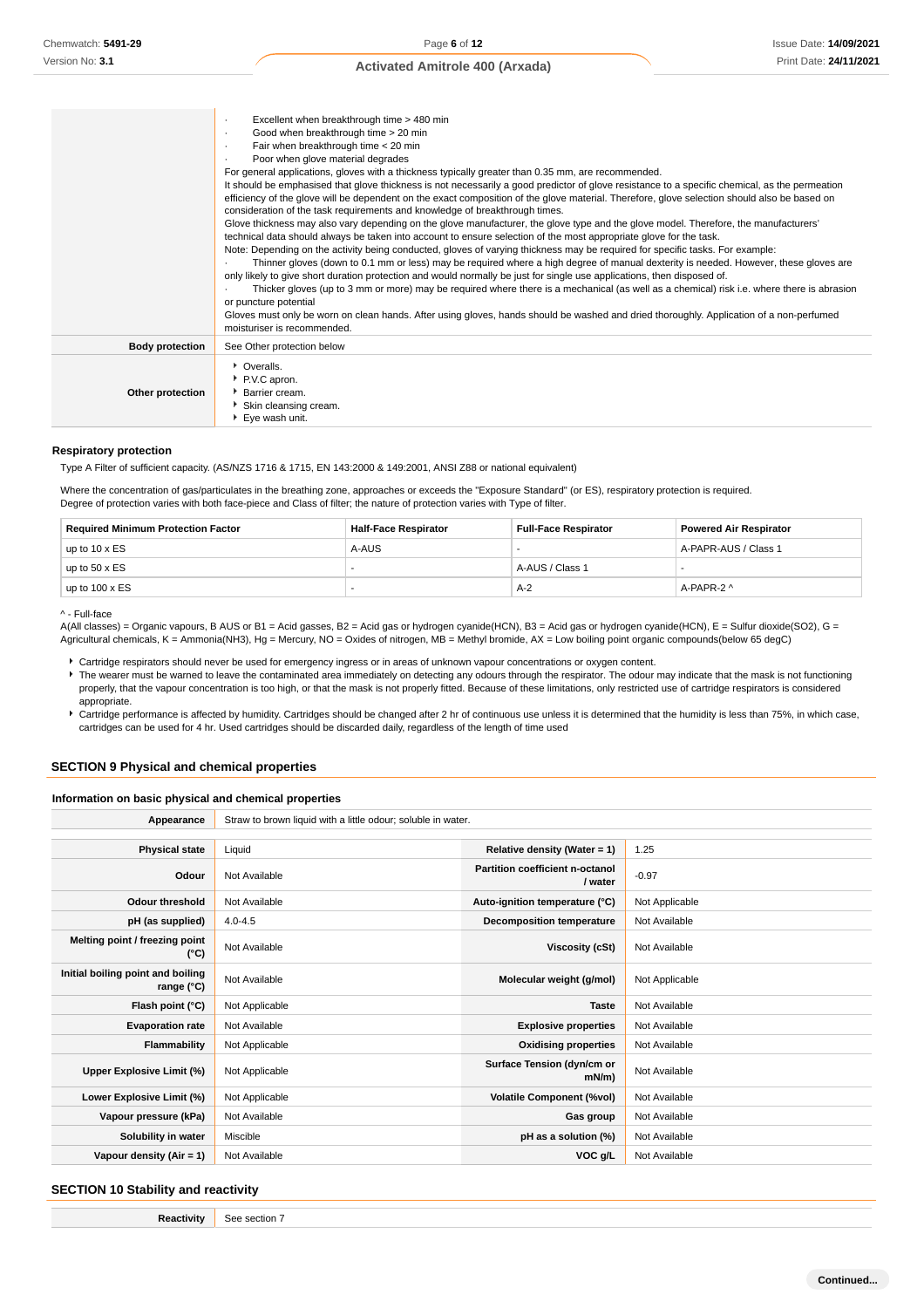| <b>Chemical stability</b>                   | • Unstable in the presence of incompatible materials.<br>Product is considered stable.<br>Hazardous polymerisation will not occur. |
|---------------------------------------------|------------------------------------------------------------------------------------------------------------------------------------|
| Possibility of hazardous<br>reactions       | See section 7                                                                                                                      |
| <b>Conditions to avoid</b>                  | See section 7                                                                                                                      |
| Incompatible materials                      | See section 7                                                                                                                      |
| Hazardous decomposition<br>products         | See section 5                                                                                                                      |
| <b>SECTION 11 Toxicological information</b> |                                                                                                                                    |

#### **Information on toxicological effects Inhaled** Inhalation of vapours or aerosols (mists, fumes), generated by the material during the course of normal handling, may produce severe damage to the health of the individual. Relatively small amounts absorbed through the lungs may prove fatal. Inhalation of sulfamic acid may cause bloody spit, difficulty breathing, low blood pressure, headache, dizziness, bluish skin colour and lung congestion. Inhalation of dusts, generated by the material during the course of normal handling, may produce severe damage to the health of the individual. Relatively small amounts absorbed from the lungs may prove fatal. **Ingestion** Accidental ingestion of the material may be harmful; animal experiments indicate that ingestion of less than 150 gram may be fatal or may produce serious damage to the health of the individual. Ingestion of sulfamic acid may cause vomiting, diarrhoea and a drop in blood pressure. Asphyxia may occur from oedema of the glottis. After initial recovery, onset of fever indicates mediastinitis or peritonitis from perforation of the esophagus or stomach. Ingestion of greater than 10% solutions will cause lesions of the stomach. Ingestion of acidic corrosives may produce circumoral burns with a distinct discolouration of the mucous membranes of the mouth, throat and oesophagus. Immediate pain and difficulties in swallowing and speaking may also be evident. Oedema of the epiglottis may produce respiratory distress and possibly, asphyxia. Nausea, vomiting, diarrhoea and a pronounced thirst may occur. More severe exposures may produce a vomitus containing fresh or dark blood and large shreds of mucosa. Shock, with marked hypotension, weak and rapid pulse, shallow respiration and clammy skin may be symptomatic of the exposure. Circulatory collapse may, if left untreated, result in renal failure. Severe cases may show gastric and oesophageal perforation with peritonitis, fever and abdominal rigidity. Stricture of the oesophageal, gastric and pyloric sphincter may occur as within several weeks or may be delayed for years. Death may be rapid and often results from asphyxia, circulatory collapse or aspiration of even minute amounts. Delayed deaths may be due to peritonitis, severe nephritis or pneumonia. Coma and convulsions may be terminal. **Skin Contact** Concentrated solutions may cause chemical burns. The effects of sulfamic acid on the skin appear to be limited to the effects of low pH. Concentrations of greater than 20% of sulfamic acid may injure the skin. Repeated application of a 4% solution of sulfamic acid several times a day for 5 days on the skin produced mild irritation Open cuts, abraded or irritated skin should not be exposed to this material Entry into the blood-stream through, for example, cuts, abrasions, puncture wounds or lesions, may produce systemic injury with harmful effects. Examine the skin prior to the use of the material and ensure that any external damage is suitably protected. Limited evidence exists, or practical experience predicts, that the material either produces inflammation of the skin in a substantial number of individuals following direct contact, and/or produces significant inflammation when applied to the healthy intact skin of animals, for up to four hours, such inflammation being present twenty-four hours or more after the end of the exposure period. Skin irritation may also be present after prolonged or repeated exposure; this may result in a form of contact dermatitis (nonallergic). The dermatitis is often characterised by skin redness (erythema) and swelling (oedema) which may progress to blistering (vesiculation), scaling and thickening of the epidermis. At the microscopic level there may be intercellular oedema of the spongy layer of the skin (spongiosis) and intracellular oedema of the epidermis. Skin contact with the material may damage the health of the individual; systemic effects may result following absorption. Skin contact with acidic corrosives may result in pain and burns; these may be deep with distinct edges and may heal slowly with the formation of scar tissue. **Eye** Irritation of the eyes may produce a heavy secretion of tears (lachrymation). Direct eye contact with acid corrosives may produce pain, lachrymation, photophobia and burns. Mild burns of the epithelia generally recover rapidly and completely. Severe burns produce long-lasting and possible irreversible damage. The appearance of the burn may not be apparent for several weeks after the initial contact. The cornea may ultimately become deeply vascularised and opaque resulting in blindness Evidence exists, or practical experience predicts, that the material may cause eye irritation in a substantial number of individuals and/or may produce significant ocular lesions which are present twenty-four hours or more after instillation into the eye(s) of experimental animals. Repeated or prolonged eye contact may cause inflammation characterised by temporary redness (similar to windburn) of the conjunctiva (conjunctivitis); temporary impairment of vision and/or other transient eye damage/ulceration may occur. **Chronic** Practical experience shows that skin contact with the material is capable either of inducing a sensitisation reaction in a substantial number of individuals, and/or of producing a positive response in experimental animals. Substances that can cause occupational asthma (also known as asthmagens and respiratory sensitisers) can induce a state of specific airway hyper-responsiveness via an immunological, irritant or other mechanism. Once the airways have become hyper-responsive, further exposure to the substance, sometimes even to tiny quantities, may cause respiratory symptoms. These symptoms can range in severity from a runny nose to asthma. Not all workers who are exposed to a sensitiser will become hyper-responsive and it is impossible to identify in advance who are likely to become hyper-responsive. Substances than can cuase occupational asthma should be distinguished from substances which may trigger the symptoms of asthma in people with pre-existing air-way hyper-responsiveness. The latter substances are not classified as asthmagens or respiratory sensitisers Wherever it is reasonably practicable, exposure to substances that can cuase occupational asthma should be prevented. Where this is not possible the primary aim is to apply adequate standards of control to prevent workers from becoming hyper-responsive. Activities giving rise to short-term peak concentrations should receive particular attention when risk management is being considered. Health surveillance is appropriate for all employees exposed or liable to be exposed to a substance which may cause occupational asthma and there should be appropriate consultation with an occupational health professional over the degree of risk and level of surveillance. On the basis, primarily, of animal experiments, the material may be regarded as carcinogenic to humans. There is sufficient evidence to provide a strong presumption that human exposure to the material may result in cancer on the basis of: - appropriate long-term animal studies

- other relevant information

Toxic: danger of serious damage to health by prolonged exposure through inhalation, in contact with skin and if swallowed. Serious damage (clear functional disturbance or morphological change which may have toxicological significance) is likely to be caused by repeated or prolonged exposure. As a rule the material produces, or contains a substance which produces severe lesions. Such damage may become apparent following direct application in subchronic (90 day) toxicity studies or following sub-acute (28 day) or chronic (two-year) toxicity tests.

Exposure to the material may cause concerns for humans owing to possible developmental toxic effects, generally on the basis that results in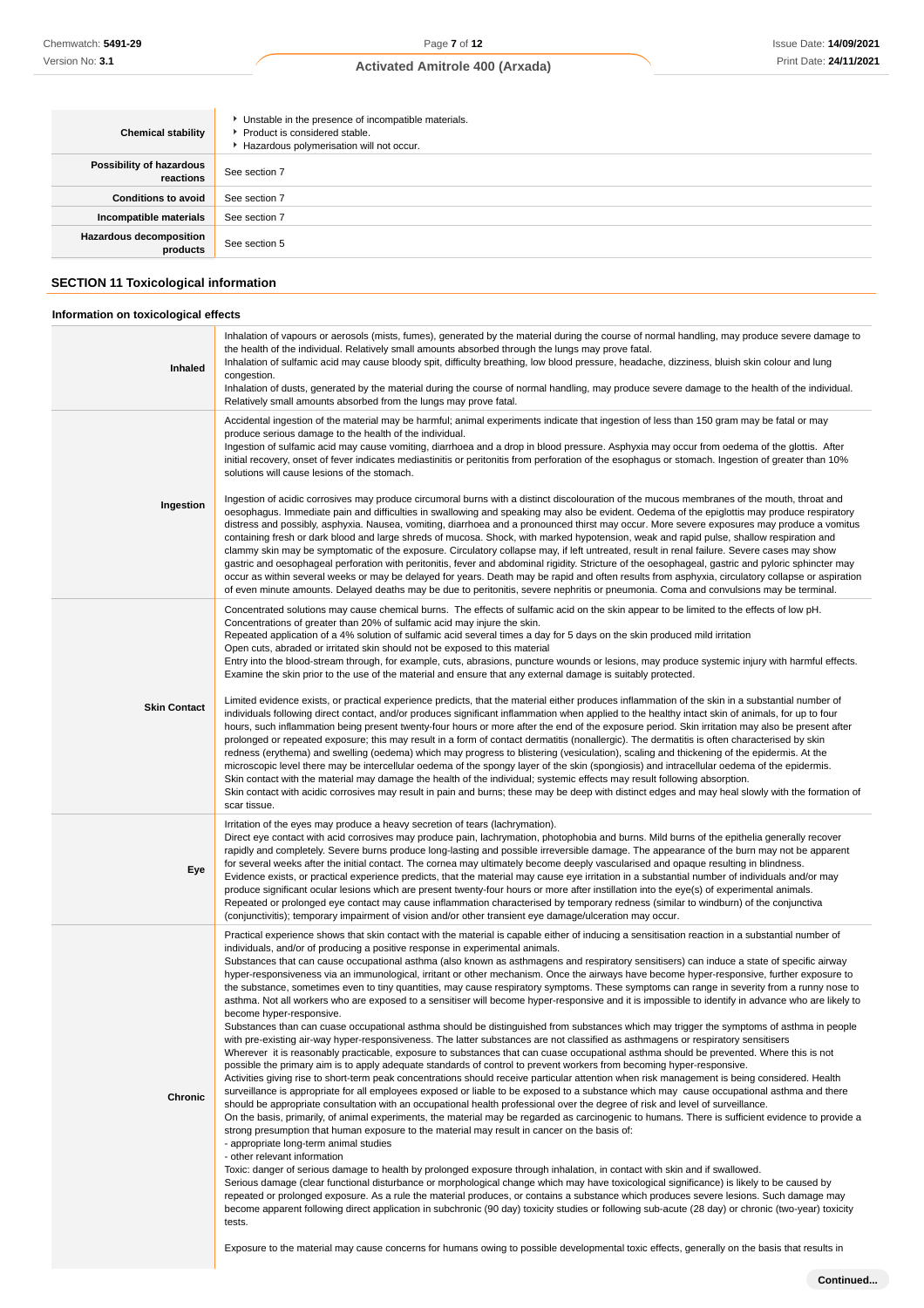appropriate animal studies provide strong suspicion of developmental toxicity in the absence of signs of marked maternal toxicity, or at around the same dose levels as other toxic effects but which are not a secondary non-specific consequence of other toxic effects. Limited evidence suggests that repeated or long-term occupational exposure may produce cumulative health effects involving organs or biochemical systems. Repeated or prolonged exposure to acids may result in the erosion of teeth, inflammatory and ulcerative changes in the mouth and necrosis (rarely) of the jaw. Bronchial irritation, with cough, and frequent attacks of bronchial pneumonia may ensue. Gastrointestinal disturbances may also occur. Chronic exposures may result in dermatitis and/or conjunctivitis. The impact of inhaled acidic agents on the respiratory tract depends upon a number of interrelated factors. These include physicochemical characteristics, e.g., gas versus aerosol; particle size (small particles can penetrate deeper into the lung); water solubility (more soluble agents are more likely to be removed in the nose and mouth). Given the general lack of information on the particle size of aerosols involved in occupational exposures to acids, it is difficult to identify their principal deposition site within the respiratory tract. Acid mists containing particIes with a diameter of up to a few micrometers will be deposited in both the upper and lower airways. They are irritating to mucous epithelia, they cause dental erosion, and they produce acute effects in the lungs (symptoms and changes in pulmonary function). AsthmatIcs appear to be at particular risk for pulmonary effects.

| <b>Activated Amitrole 400</b> | <b>TOXICITY</b>                                                                                                                                                                                                                 | <b>IRRITATION</b>                                    |  |
|-------------------------------|---------------------------------------------------------------------------------------------------------------------------------------------------------------------------------------------------------------------------------|------------------------------------------------------|--|
| (Arxada)                      | Not Available                                                                                                                                                                                                                   | Not Available                                        |  |
|                               | <b>TOXICITY</b>                                                                                                                                                                                                                 | <b>IRRITATION</b>                                    |  |
|                               | dermal (rat) LD50: >2000 mg/kg <sup>[1]</sup>                                                                                                                                                                                   | Eye: no adverse effect observed (not irritating)[1]  |  |
| 3-amino-1,2,4-triazole        | Inhalation(Rat) LC50; $>0.439$ mg/l4h <sup>[2]</sup>                                                                                                                                                                            | Skin: no adverse effect observed (not irritating)[1] |  |
|                               | Oral(Rat) LD50; 1100 mg/kg[2]                                                                                                                                                                                                   |                                                      |  |
|                               | <b>TOXICITY</b>                                                                                                                                                                                                                 | <b>IRRITATION</b>                                    |  |
|                               | dermal (rat) LD50: >2000 mg/kg <sup>[1]</sup>                                                                                                                                                                                   | Eye (rabbit): 20 mg - moderate                       |  |
|                               | Oral(Rat) LD50; >2000 mg/kg[2]                                                                                                                                                                                                  | Eye (rabbit): 250 ug/24 h - SEVERE                   |  |
| sulfamic acid                 |                                                                                                                                                                                                                                 | Eye: adverse effect observed (irritating)[1]         |  |
|                               |                                                                                                                                                                                                                                 | Skin (human): 4 %/5 days (I)- mild                   |  |
|                               |                                                                                                                                                                                                                                 | Skin (rabbit): 500 mg/24 h-SEVERE                    |  |
|                               |                                                                                                                                                                                                                                 | Skin: adverse effect observed (irritating)[1]        |  |
| Legend:                       | 1. Value obtained from Europe ECHA Registered Substances - Acute toxicity 2.* Value obtained from manufacturer's SDS. Unless otherwise<br>specified data extracted from RTECS - Register of Toxic Effect of chemical Substances |                                                      |  |

| 3-AMINO-1,2,4-TRIAZOLE                      | Foetotoxicity, foetolethality, specific developmental abnormalities (endocrine system) recorded. ADI: 0.003 mg/kg/day NOEL: 0.025 mg/kg/day<br>The substance is classified by IARC as Group 3:<br>NOT classifiable as to its carcinogenicity to humans.<br>Evidence of carcinogenicity may be inadequate or limited in animal testing.<br>Tenth Annual Report on Carcinogens: Substance anticipated to be Carcinogen<br>[National Toxicology Program: U.S. Dep. of Health & Human Services 2002]                                                                                                                                                                                                                                                                                                                                                                                                                                                                                                                                                                                                                                                                                                                                                                                                                                                                                                                                                                                                                                                                                                                                                                                                                                                                                                                                                                                                                                                                                                                                                                                                                                                                                                                                                                                                                                                                                                                                                                                                                                                                                                                                                                                                                                                                                                                                                                                                                                                                                                                  |                                 |                                                                                                                                                   |  |
|---------------------------------------------|-------------------------------------------------------------------------------------------------------------------------------------------------------------------------------------------------------------------------------------------------------------------------------------------------------------------------------------------------------------------------------------------------------------------------------------------------------------------------------------------------------------------------------------------------------------------------------------------------------------------------------------------------------------------------------------------------------------------------------------------------------------------------------------------------------------------------------------------------------------------------------------------------------------------------------------------------------------------------------------------------------------------------------------------------------------------------------------------------------------------------------------------------------------------------------------------------------------------------------------------------------------------------------------------------------------------------------------------------------------------------------------------------------------------------------------------------------------------------------------------------------------------------------------------------------------------------------------------------------------------------------------------------------------------------------------------------------------------------------------------------------------------------------------------------------------------------------------------------------------------------------------------------------------------------------------------------------------------------------------------------------------------------------------------------------------------------------------------------------------------------------------------------------------------------------------------------------------------------------------------------------------------------------------------------------------------------------------------------------------------------------------------------------------------------------------------------------------------------------------------------------------------------------------------------------------------------------------------------------------------------------------------------------------------------------------------------------------------------------------------------------------------------------------------------------------------------------------------------------------------------------------------------------------------------------------------------------------------------------------------------------------------|---------------------------------|---------------------------------------------------------------------------------------------------------------------------------------------------|--|
| <b>SULFAMIC ACID</b>                        | for acid mists, aerosols, vapours<br>Data from assays for genotoxic activity in vitro suggest that eukaryotic cells are susceptible to genetic damage when the pH falls to about 6.5.<br>Cells from the respiratory tract have not been examined in this respect. Mucous secretion may protect the cells of the airways from direct<br>exposure to inhaled acidic mists, just as mucous plays an important role in protecting the gastric epithelium from its auto-secreted hydrochloric<br>acid. In considering whether pH itself induces genotoxic events in vivo in the respiratory system, comparison should be made with the human<br>stomach, in which gastric juice may be at pH 1-2 under fasting or nocturnal conditions, and with the human urinary bladder, in which the pH of<br>urine can range from <5 to > 7 and normally averages 6.2. Furthermore, exposures to low pH in vivo differ from exposures in vitro in that, in vivo,<br>only a portion of the cell surface is subjected to the adverse conditions, so that perturbation of intracellular homeostasis may be maintained more<br>readily than in vitro.<br>The material may produce severe irritation to the eye causing pronounced inflammation. Repeated or prolonged exposure to irritants may<br>produce conjunctivitis.<br>The material may produce severe skin irritation after prolonged or repeated exposure, and may produce a contact dermatitis (nonallergic). This<br>form of dermatitis is often characterised by skin redness (erythema) thickening of the epidermis.<br>unlikely, given the severity of response, but repeated exposures may produce severe ulceration.<br>Asthma-like symptoms may continue for months or even years after exposure to the material ceases. This may be due to a non-allergenic<br>condition known as reactive airways dysfunction syndrome (RADS) which can occur following exposure to high levels of highly irritating<br>compound. Key criteria for the diagnosis of RADS include the absence of preceding respiratory disease, in a non-atopic individual, with abrupt<br>onset of persistent asthma-like symptoms within minutes to hours of a documented exposure to the irritant. A reversible airflow pattern, on<br>spirometry, with the presence of moderate to severe bronchial hyperreactivity on methacholine challenge testing and the lack of minimal<br>lymphocytic inflammation, without eosinophilia, have also been included in the criteria for diagnosis of RADS. RADS (or asthma) following an<br>irritating inhalation is an infrequent disorder with rates related to the concentration of and duration of exposure to the irritating substance.<br>Industrial bronchitis, on the other hand, is a disorder that occurs as result of exposure due to high concentrations of irritating substance (often<br>particulate in nature) and is completely reversible after exposure ceases. The disorder is characterised by dyspnea, cough and mucus<br>production. |                                 | Histologically there may be intercellular oedema of the spongy layer (spongiosis) and intracellular oedema of the epidermis. Prolonged contact is |  |
| <b>Acute Toxicity</b>                       | ×                                                                                                                                                                                                                                                                                                                                                                                                                                                                                                                                                                                                                                                                                                                                                                                                                                                                                                                                                                                                                                                                                                                                                                                                                                                                                                                                                                                                                                                                                                                                                                                                                                                                                                                                                                                                                                                                                                                                                                                                                                                                                                                                                                                                                                                                                                                                                                                                                                                                                                                                                                                                                                                                                                                                                                                                                                                                                                                                                                                                                 | Carcinogenicity                 | ×                                                                                                                                                 |  |
| <b>Skin Irritation/Corrosion</b>            | ×                                                                                                                                                                                                                                                                                                                                                                                                                                                                                                                                                                                                                                                                                                                                                                                                                                                                                                                                                                                                                                                                                                                                                                                                                                                                                                                                                                                                                                                                                                                                                                                                                                                                                                                                                                                                                                                                                                                                                                                                                                                                                                                                                                                                                                                                                                                                                                                                                                                                                                                                                                                                                                                                                                                                                                                                                                                                                                                                                                                                                 | Reproductivity                  | ✔                                                                                                                                                 |  |
| <b>Serious Eye Damage/Irritation</b>        | ✔                                                                                                                                                                                                                                                                                                                                                                                                                                                                                                                                                                                                                                                                                                                                                                                                                                                                                                                                                                                                                                                                                                                                                                                                                                                                                                                                                                                                                                                                                                                                                                                                                                                                                                                                                                                                                                                                                                                                                                                                                                                                                                                                                                                                                                                                                                                                                                                                                                                                                                                                                                                                                                                                                                                                                                                                                                                                                                                                                                                                                 | <b>STOT - Single Exposure</b>   | ×                                                                                                                                                 |  |
| <b>Respiratory or Skin</b><br>sensitisation | ×                                                                                                                                                                                                                                                                                                                                                                                                                                                                                                                                                                                                                                                                                                                                                                                                                                                                                                                                                                                                                                                                                                                                                                                                                                                                                                                                                                                                                                                                                                                                                                                                                                                                                                                                                                                                                                                                                                                                                                                                                                                                                                                                                                                                                                                                                                                                                                                                                                                                                                                                                                                                                                                                                                                                                                                                                                                                                                                                                                                                                 | <b>STOT - Repeated Exposure</b> | ✔                                                                                                                                                 |  |
| <b>Mutagenicity</b>                         | ×                                                                                                                                                                                                                                                                                                                                                                                                                                                                                                                                                                                                                                                                                                                                                                                                                                                                                                                                                                                                                                                                                                                                                                                                                                                                                                                                                                                                                                                                                                                                                                                                                                                                                                                                                                                                                                                                                                                                                                                                                                                                                                                                                                                                                                                                                                                                                                                                                                                                                                                                                                                                                                                                                                                                                                                                                                                                                                                                                                                                                 | <b>Aspiration Hazard</b>        | ×                                                                                                                                                 |  |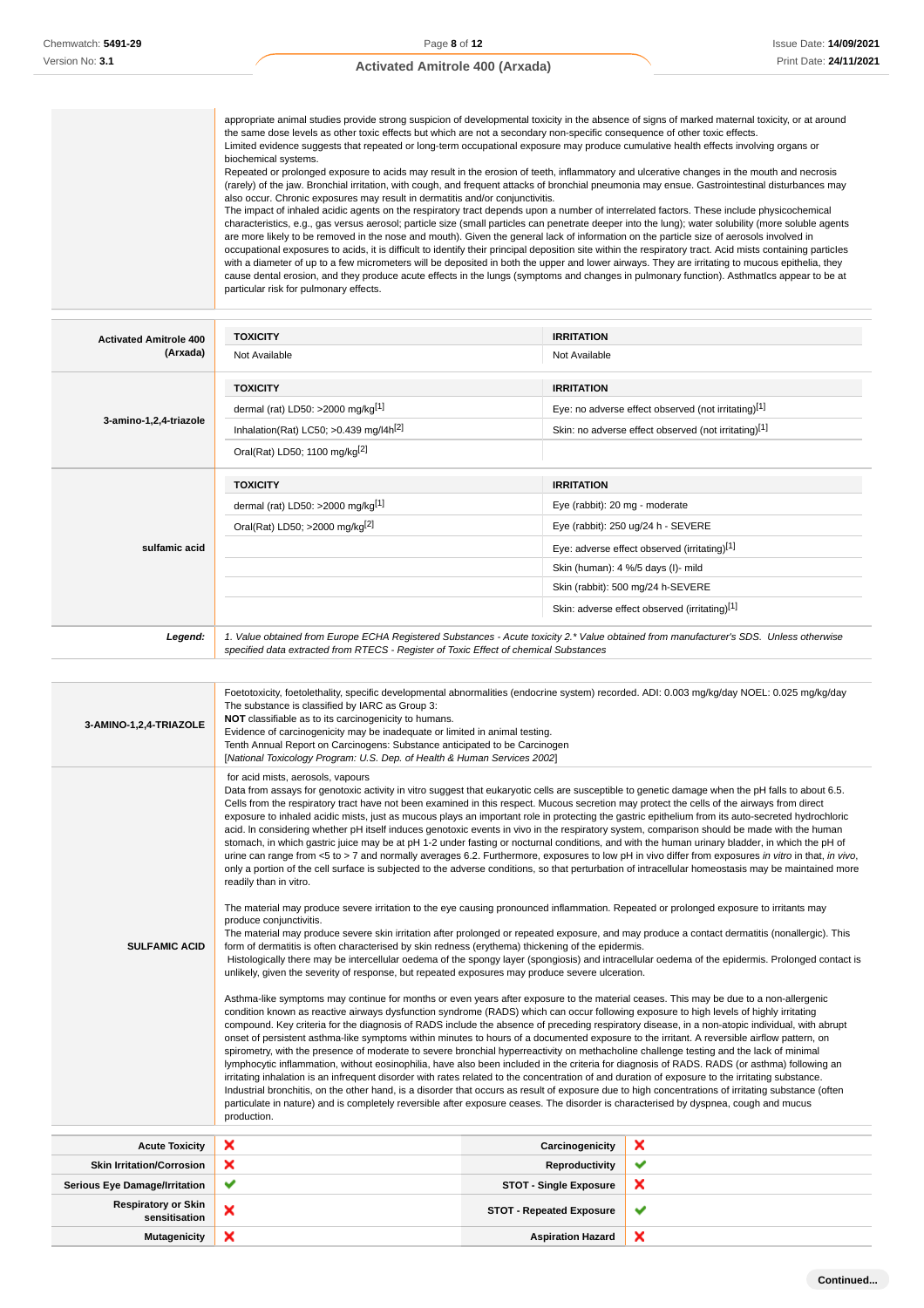**Legend:**  $\blacktriangle$  – Data either not available or does not fill the criteria for classification

#### – Data available to make classification

# **SECTION 12 Ecological information**

| <b>Activated Amitrole 400</b><br>(Arxada) | Endpoint         | <b>Test Duration (hr)</b> | <b>Species</b>                                                                                                                                                                                                                                                                                                                                                                                  | Value                 | Source           |
|-------------------------------------------|------------------|---------------------------|-------------------------------------------------------------------------------------------------------------------------------------------------------------------------------------------------------------------------------------------------------------------------------------------------------------------------------------------------------------------------------------------------|-----------------------|------------------|
|                                           | Not<br>Available | Not Available             | Not<br>Not Available<br>Available                                                                                                                                                                                                                                                                                                                                                               |                       | Not<br>Available |
|                                           | Endpoint         | <b>Test Duration (hr)</b> | <b>Species</b>                                                                                                                                                                                                                                                                                                                                                                                  | Value                 | <b>Source</b>    |
|                                           | <b>BCF</b>       | 1008h                     | Fish                                                                                                                                                                                                                                                                                                                                                                                            | < 0.3                 | $\overline{7}$   |
| 3-amino-1,2,4-triazole                    | NOEC(ECx)        | 576h                      | Crustacea                                                                                                                                                                                                                                                                                                                                                                                       | $0.2$ mg/l            | 1                |
|                                           | <b>EC50</b>      | 72h                       | Algae or other aquatic plants<br>14-22mg/L                                                                                                                                                                                                                                                                                                                                                      |                       | 4                |
|                                           | <b>LC50</b>      | 96h<br>Fish               |                                                                                                                                                                                                                                                                                                                                                                                                 | $>95$ mg/L            | 4                |
|                                           | EC50             | 48h                       | Crustacea                                                                                                                                                                                                                                                                                                                                                                                       | 4.67-10.24mg/L        | 4                |
|                                           | EC50             | 96h                       | Algae or other aquatic plants<br>$<$ 2.3mg/l                                                                                                                                                                                                                                                                                                                                                    |                       | 1                |
|                                           | Endpoint         | <b>Test Duration (hr)</b> | <b>Species</b>                                                                                                                                                                                                                                                                                                                                                                                  | Value                 | Source           |
|                                           | NOEC(ECx)        | Crustacea<br>840h         |                                                                                                                                                                                                                                                                                                                                                                                                 | $0.15$ mg/l           | $\overline{2}$   |
| sulfamic acid                             | EC50             | 72h                       | Algae or other aquatic plants                                                                                                                                                                                                                                                                                                                                                                   | 33.8mg/l              | 2                |
|                                           | <b>LC50</b>      | 96h                       | Fish                                                                                                                                                                                                                                                                                                                                                                                            | 14.2 <sub>mq</sub> /I | 1                |
|                                           | EC50             | 48h                       | Crustacea                                                                                                                                                                                                                                                                                                                                                                                       | 71.6mg/l              | $\overline{2}$   |
| Legend:                                   |                  |                           | Extracted from 1. IUCLID Toxicity Data 2. Europe ECHA Registered Substances - Ecotoxicological Information - Aquatic Toxicity 3. EPIWIN Suite<br>V3.12 (QSAR) - Aquatic Toxicity Data (Estimated) 4. US EPA, Ecotox database - Aquatic Toxicity Data 5. ECETOC Aquatic Hazard Assessment<br>Data 6. NITE (Japan) - Bioconcentration Data 7. METI (Japan) - Bioconcentration Data 8. Vendor Data |                       |                  |

Toxic to aquatic organisms, may cause long-term adverse effects in the aquatic environment.

Do NOT allow product to come in contact with surface waters or to intertidal areas below the mean high water mark. Do not contaminate water when cleaning equipment or disposing of equipment wash-waters.

Wastes resulting from use of the product must be disposed of on site or at approved waste sites.

**DO NOT** discharge into sewer or waterways.

#### **Persistence and degradability**

| Ingredient             | Persistence: Water/Soil       | Persistence: Air              |
|------------------------|-------------------------------|-------------------------------|
| 3-amino-1.2.4-triazole | $HIGH$ (Half-life = 360 days) | LOW (Half-life = $1.33$ days) |
| sulfamic acid          | <b>HIGH</b>                   | <b>HIGH</b>                   |

#### **Bioaccumulative potential**

| Ingredient             | <b>Bioaccumulation</b> |
|------------------------|------------------------|
| 3-amino-1,2,4-triazole | LOW (BCF = $2.46$ )    |
| sulfamic acid          | LOW (LogKOW = -4.3438) |

## **Mobility in soil**

| Ingredient             | <b>Mobility</b>     |
|------------------------|---------------------|
| 3-amino-1,2,4-triazole | $LOW (KOC = 82.01)$ |
| sulfamic acid          | $LOW (KOC = 6.124)$ |

## **SECTION 13 Disposal considerations**

| Waste treatment methods      |                                                                                                                                                                                                                                                                                                                                                                                                                                                                                                                                                                                                                                                                                                                                                                                                                                                                                                                                                                                                                                                                                                                                                                                                                                                                                                                                                                                                                                        |
|------------------------------|----------------------------------------------------------------------------------------------------------------------------------------------------------------------------------------------------------------------------------------------------------------------------------------------------------------------------------------------------------------------------------------------------------------------------------------------------------------------------------------------------------------------------------------------------------------------------------------------------------------------------------------------------------------------------------------------------------------------------------------------------------------------------------------------------------------------------------------------------------------------------------------------------------------------------------------------------------------------------------------------------------------------------------------------------------------------------------------------------------------------------------------------------------------------------------------------------------------------------------------------------------------------------------------------------------------------------------------------------------------------------------------------------------------------------------------|
| Product / Packaging disposal | Containers may still present a chemical hazard/ danger when empty.<br>Return to supplier for reuse/ recycling if possible.<br>Otherwise:<br>If container can not be cleaned sufficiently well to ensure that residuals do not remain or if the container cannot be used to store the same<br>product, then puncture containers, to prevent re-use, and bury at an authorised landfill.<br>▶ Where possible retain label warnings and SDS and observe all notices pertaining to the product.<br>Legislation addressing waste disposal requirements may differ by country, state and/ or territory. Each user must refer to laws operating in their<br>area. In some areas, certain wastes must be tracked.<br>A Hierarchy of Controls seems to be common - the user should investigate:<br>Reduction<br>▶ Reuse<br>$\blacktriangleright$ Recycling<br>Disposal (if all else fails)<br>This material may be recycled if unused, or if it has not been contaminated so as to make it unsuitable for its intended use. If it has been<br>contaminated, it may be possible to reclaim the product by filtration, distillation or some other means. Shelf life considerations should also be<br>applied in making decisions of this type. Note that properties of a material may change in use, and recycling or reuse may not always be<br>appropriate.<br>DO NOT allow wash water from cleaning or process equipment to enter drains.<br>. |

It may be necessary to collect all wash water for treatment before disposal.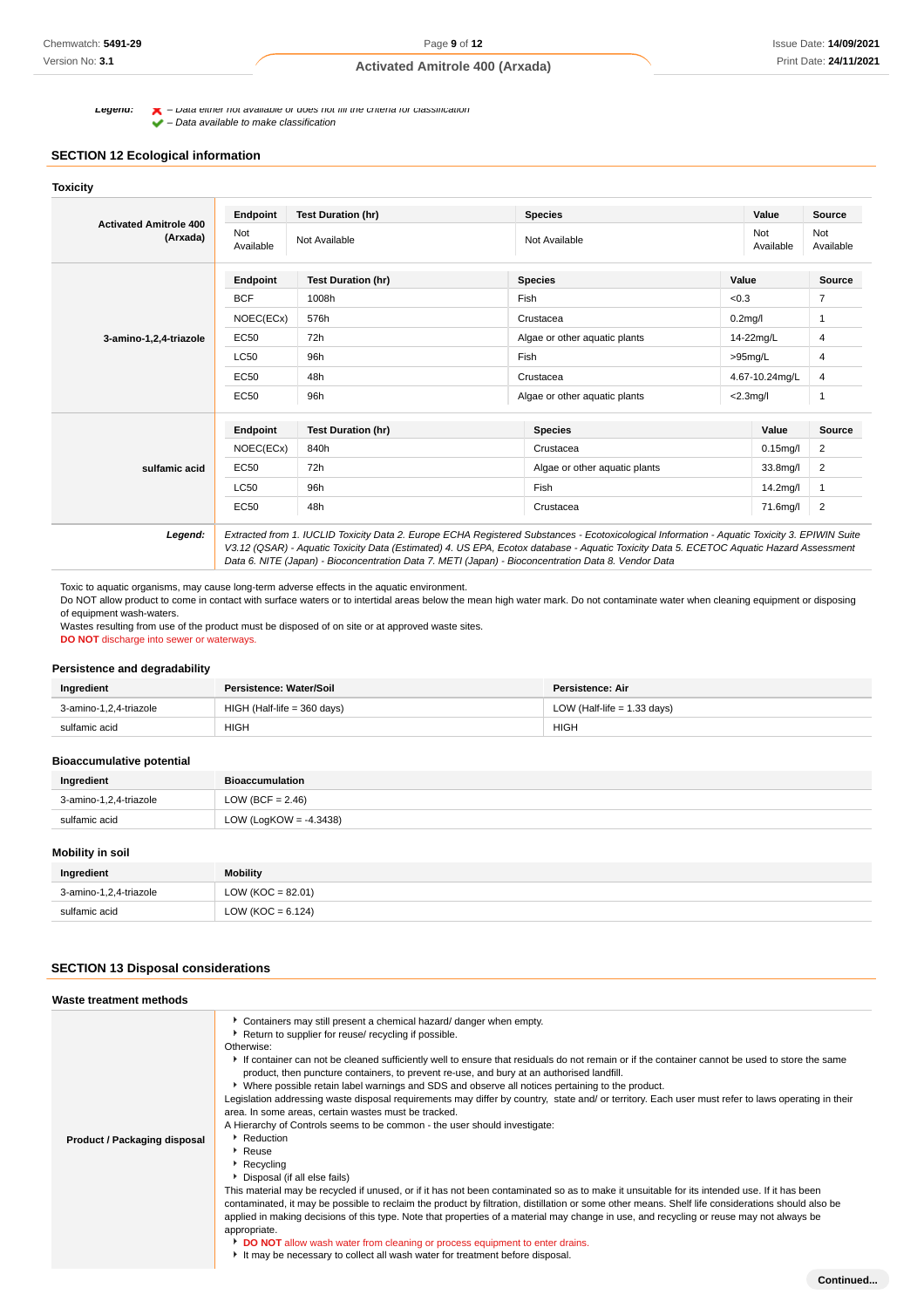| In all cases disposal to sewer may be subject to local laws and regulations and these should be considered first.<br>Where in doubt contact the responsible authority.<br>► Recycle wherever possible or consult manufacturer for recycling options.<br>Consult State Land Waste Authority for disposal.<br>Bury or incinerate residue at an approved site. |
|-------------------------------------------------------------------------------------------------------------------------------------------------------------------------------------------------------------------------------------------------------------------------------------------------------------------------------------------------------------|
| Recycle containers if possible, or dispose of in an authorised landfill.                                                                                                                                                                                                                                                                                    |

Ensure that the hazardous substance is disposed in accordance with the Hazardous Substances (Disposal) Notice 2017

#### **Disposal Requirements**

Packages that have been in direct contact with the hazardous substance must be only disposed if the hazardous substance was appropriately removed and cleaned out from the package. The package must be disposed according to the manufacturer's directions taking into account the material it is made of. Packages which hazardous content have been appropriately treated and removed may be recycled.

The hazardous substance must only be disposed if it has been treated by a method that changed the characteristics or composition of the substance and it is no longer hazardous. Only dispose to the environment if a tolerable exposure limit has been set for the substance.

Only deposit the hazardous substance into or onto a landfill or sewage facility or incinerator, where the hazardous substance can be handled and treated appropriately.

## **SECTION 14 Transport information**

**HAZCHEM** •3Z

# **Labels Required Marine Pollutant**

**Land transport (UN)**

| UN number                    | 3082                                                                                  |  |  |
|------------------------------|---------------------------------------------------------------------------------------|--|--|
| UN proper shipping name      | ENVIRONMENTALLY HAZARDOUS SUBSTANCE, LIQUID, N.O.S. (contains 3-amino-1,2,4-triazole) |  |  |
| Transport hazard class(es)   | Class<br>9<br>Subrisk<br>Not Applicable                                               |  |  |
| Packing group                | $\mathbf{H}$                                                                          |  |  |
| <b>Environmental hazard</b>  | Environmentally hazardous                                                             |  |  |
| Special precautions for user | Special provisions<br>274; 331; 335; 375<br>5L<br>Limited quantity                    |  |  |

## **Air transport (ICAO-IATA / DGR)**

| UN number                    | 3082                                                                                   |                                                                                         |                                   |  |  |
|------------------------------|----------------------------------------------------------------------------------------|-----------------------------------------------------------------------------------------|-----------------------------------|--|--|
| UN proper shipping name      |                                                                                        | Environmentally hazardous substance, liquid, n.o.s. * (contains 3-amino-1,2,4-triazole) |                                   |  |  |
| Transport hazard class(es)   | <b>ICAO/IATA Class</b><br>ICAO / IATA Subrisk<br><b>ERG Code</b>                       | 9<br>Not Applicable<br>9L                                                               |                                   |  |  |
| Packing group                | $\mathbf{III}$                                                                         |                                                                                         |                                   |  |  |
| <b>Environmental hazard</b>  | Environmentally hazardous                                                              |                                                                                         |                                   |  |  |
|                              | Special provisions<br>Cargo Only Packing Instructions<br>Cargo Only Maximum Qty / Pack |                                                                                         | A97 A158 A197 A215<br>964<br>450L |  |  |
| Special precautions for user | Passenger and Cargo Packing Instructions                                               |                                                                                         | 964                               |  |  |
|                              | Passenger and Cargo Maximum Qty / Pack                                                 |                                                                                         | 450L                              |  |  |
|                              | Passenger and Cargo Limited Quantity Packing Instructions                              |                                                                                         | Y964                              |  |  |
|                              | Passenger and Cargo Limited Maximum Qty / Pack                                         |                                                                                         | 30 kg G                           |  |  |

## **Sea transport (IMDG-Code / GGVSee)**

| UN number                  | 3082                                                                                  |                |  |
|----------------------------|---------------------------------------------------------------------------------------|----------------|--|
| UN proper shipping name    | ENVIRONMENTALLY HAZARDOUS SUBSTANCE, LIQUID, N.O.S. (contains 3-amino-1,2,4-triazole) |                |  |
| Transport hazard class(es) | <b>IMDG Class</b>                                                                     | 9              |  |
|                            | <b>IMDG Subrisk</b>                                                                   | Not Applicable |  |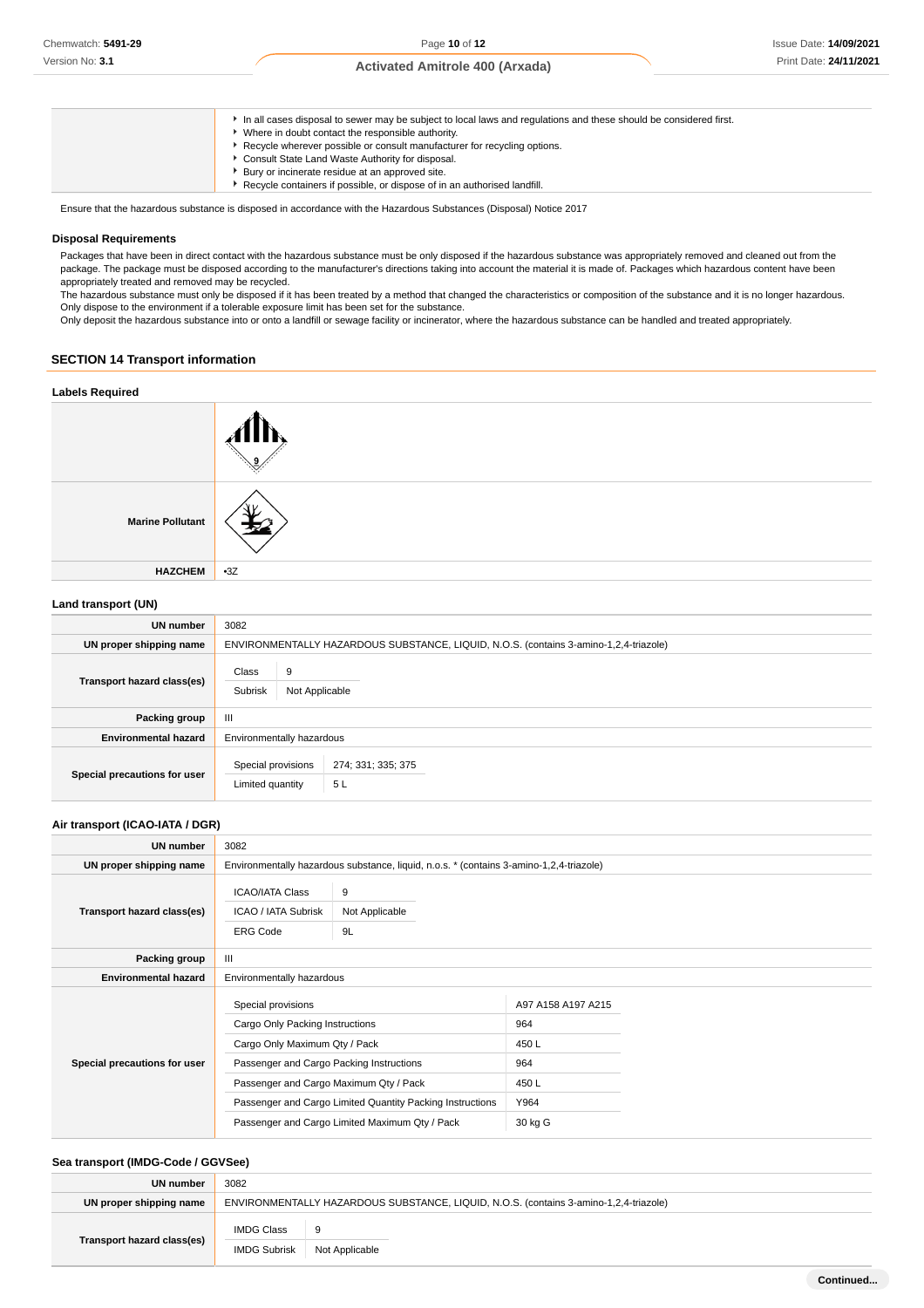| Packing group                | Ш                                                                    |                                   |  |
|------------------------------|----------------------------------------------------------------------|-----------------------------------|--|
| <b>Environmental hazard</b>  | <b>Marine Pollutant</b>                                              |                                   |  |
| Special precautions for user | <b>EMS Number</b><br>Special provisions<br><b>Limited Quantities</b> | $F-A$ , S-F<br>274 335 969<br>5 L |  |

## **Transport in bulk according to Annex II of MARPOL and the IBC code** Not Applicable

#### **Transport in bulk in accordance with MARPOL Annex V and the IMSBC Code**

| 3-amino-1,2,4-triazole<br>Not Available | <b>Product name</b> |
|-----------------------------------------|---------------------|
|                                         |                     |
| sulfamic acid<br>Not Available          |                     |

#### **Transport in bulk in accordance with the ICG Code**

| <b>Product name</b>    | <b>Ship Type</b> |
|------------------------|------------------|
| 3-amino-1,2,4-triazole | Not Available    |
| sulfamic acid          | Not Available    |

## **SECTION 15 Regulatory information**

## **Safety, health and environmental regulations / legislation specific for the substance or mixture**

This substance is to be managed using the conditions specified in an applicable Group Standard

Please refer to Section 8 of the SDS for any applicable tolerable exposure limit or Section 12 for environmental exposure limit.

#### **3-amino-1,2,4-triazole is found on the following regulatory lists**

| Chemical Footprint Project - Chemicals of High Concern List                                    | New Zealand Hazardous Substances and New Organisms (HSNO) Act - Classification |
|------------------------------------------------------------------------------------------------|--------------------------------------------------------------------------------|
| International Agency for Research on Cancer (IARC) - Agents Classified by the IARC             | of Chemicals - Classification Data                                             |
| Monographs                                                                                     | New Zealand Inventory of Chemicals (NZIoC)                                     |
| New Zealand Approved Hazardous Substances with controls                                        | New Zealand Workplace Exposure Standards (WES)                                 |
| New Zealand Hazardous Substances and New Organisms (HSNO) Act - Classification<br>of Chemicals |                                                                                |
| sulfamic acid is found on the following regulatory lists                                       |                                                                                |

# New Zealand Approved Hazardous Substances with controls

New Zealand Hazardous Substances and New Organisms (HSNO) Act - Classification of Chemicals

New Zealand Hazardous Substances and New Organisms (HSNO) Act - Classification of Chemicals - Classification Data New Zealand Inventory of Chemicals (NZIoC)

#### **Hazardous Substance Location**

Subject to the Health and Safety at Work (Hazardous Substances) Regulations 2017.

| $\blacksquare$<br>. | ntities                         |
|---------------------|---------------------------------|
| .<br>.              | N <sub>IO</sub><br>$\cdot$<br>. |

#### **Certified Handler**

Subject to Part 4 of the Health and Safety at Work (Hazardous Substances) Regulations 2017.

| <b>Class of substance</b> | <b>Quantities</b> |
|---------------------------|-------------------|
| Not Applicable            | Not Applicable    |

Refer Group Standards for further information

## **Maximum quantities of certain hazardous substances permitted on passenger service vehicles**

Subject to Regulation 13.14 of the Health and Safety at Work (Hazardous Substances) Regulations 2017.

| <b>Hazard Class</b> | Gas (aggregate water capacity in mL) | Liquid (L)     | Solid (kg)     | Maximum quantity per package for each classification |
|---------------------|--------------------------------------|----------------|----------------|------------------------------------------------------|
| Not Applicable      | Not Applicable                       | Not Applicable | Not Applicable | Not Applicable                                       |

## **Tracking Requirements**

Not Applicable

## **National Inventory Status**

| <b>National Inventory</b>                          | <b>Status</b>                              |  |
|----------------------------------------------------|--------------------------------------------|--|
| Australia - AIIC / Australia<br>Non-Industrial Use | Yes                                        |  |
| Canada - DSL                                       | Yes                                        |  |
| Canada - NDSL                                      | No (3-amino-1,2,4-triazole; sulfamic acid) |  |